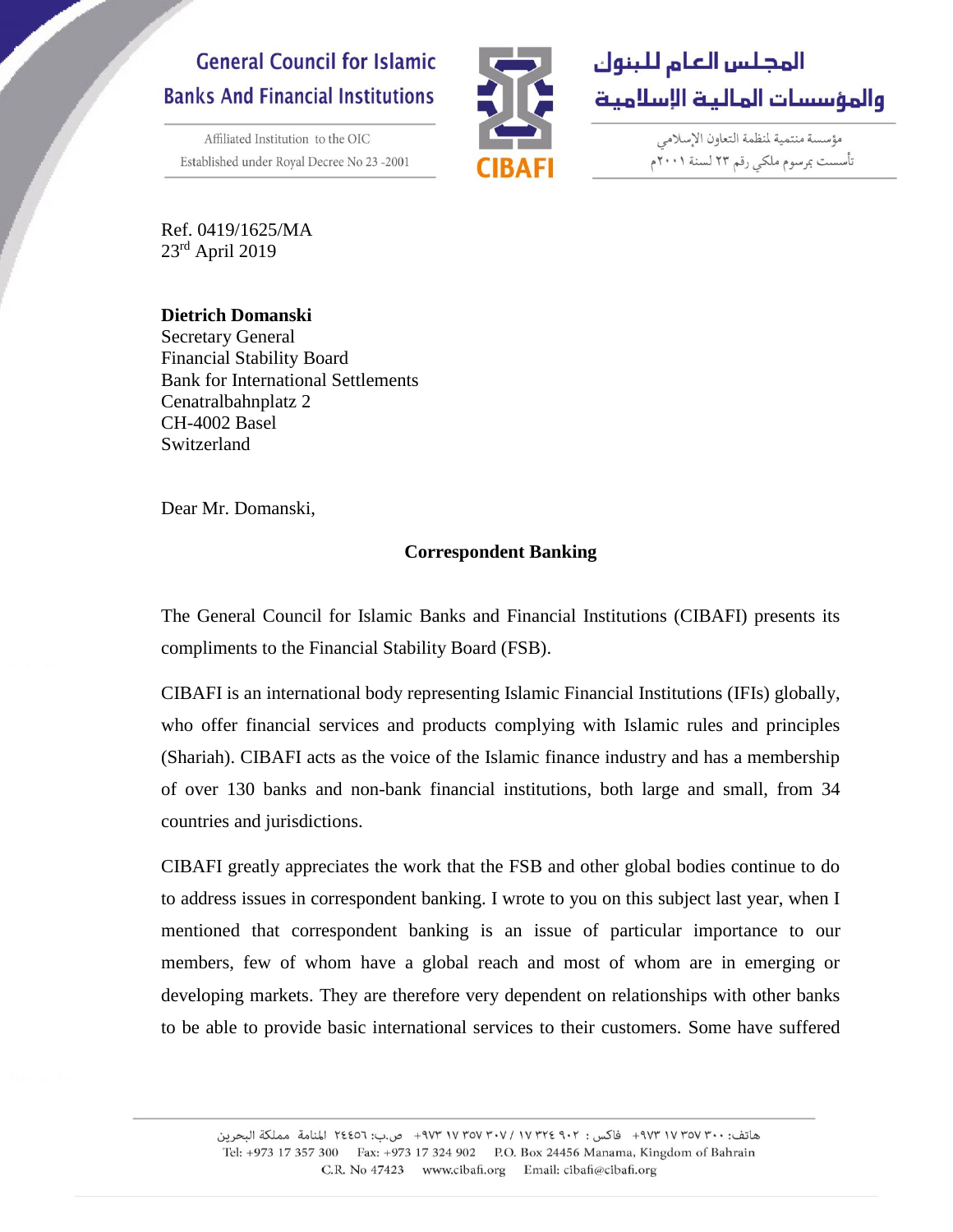particularly from de-risking by international banks because of the countries in which they are based.

In my letter last year, I passed on to you some information on this subject from CIBAFI's Global Islamic Bankers' Survey (GIBS) 2018. I am now in a position to update this information based on the 2019 survey, which will be published next month and which was conducted in late 2018 and early 2019. This survey attracted a record of 106 responses, from institutions in 33 countries. (Geographical distribution is attached to this letter in the appendix)

Part of the survey is a "risk dashboard", in which we ask banks to rate the importance to them of a number of specific risks. In the 2018 edition, for the first time, we included among them "de-risking risk", i.e. the risk posed by the closure of correspondent banking relationships (CBR). We included this risk again in 2019, and overall it scored sixth of the 20 risks listed, down from fifth in the previous survey. While last year it scored equal first in two regions (West, Central, and South Asia, and Middle East ex-GCC), and second in North Africa, this year the only region in which it was near the top of the rankings was North Africa, where it came third.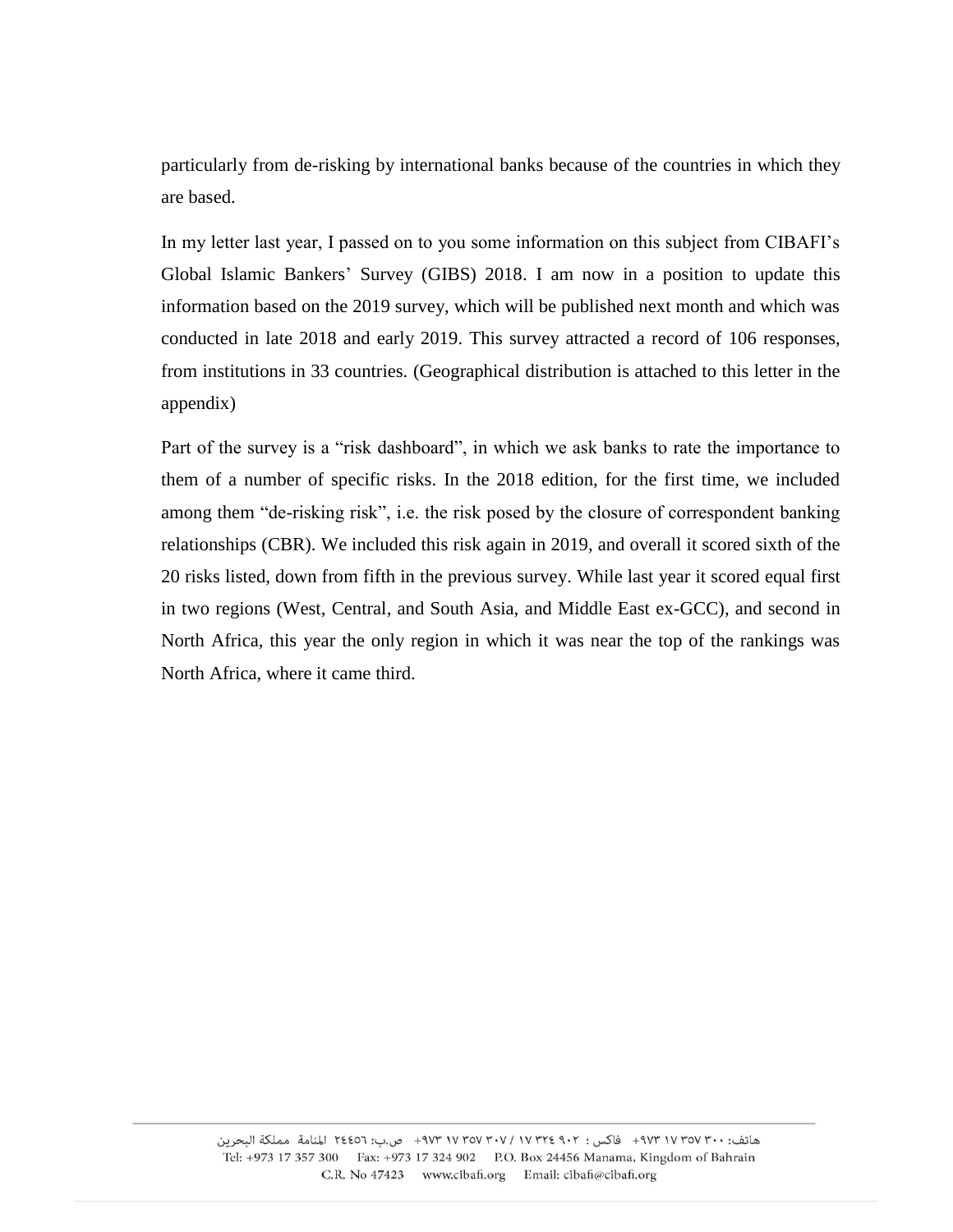

#### **Figure 1. Global Islamic Banking Risk Dashboard**

هاتف: ٠٠٣ ٧٥٧ ١٧ ٩٧٣+ فاكس : ٢٠٢ ٢٥٧ ٧٧ ٣٧٧ ٣٠٧ ١٧ ٩٧٣+ ص.ب: ٢٤٤٥٦ المنامة مملكة البحرين Tel: +973 17 357 300 Fax: +973 17 324 902 P.O. Box 24456 Manama, Kingdom of Bahrain C.R. No 47423 www.cibafi.org Email: cibafi@cibafi.org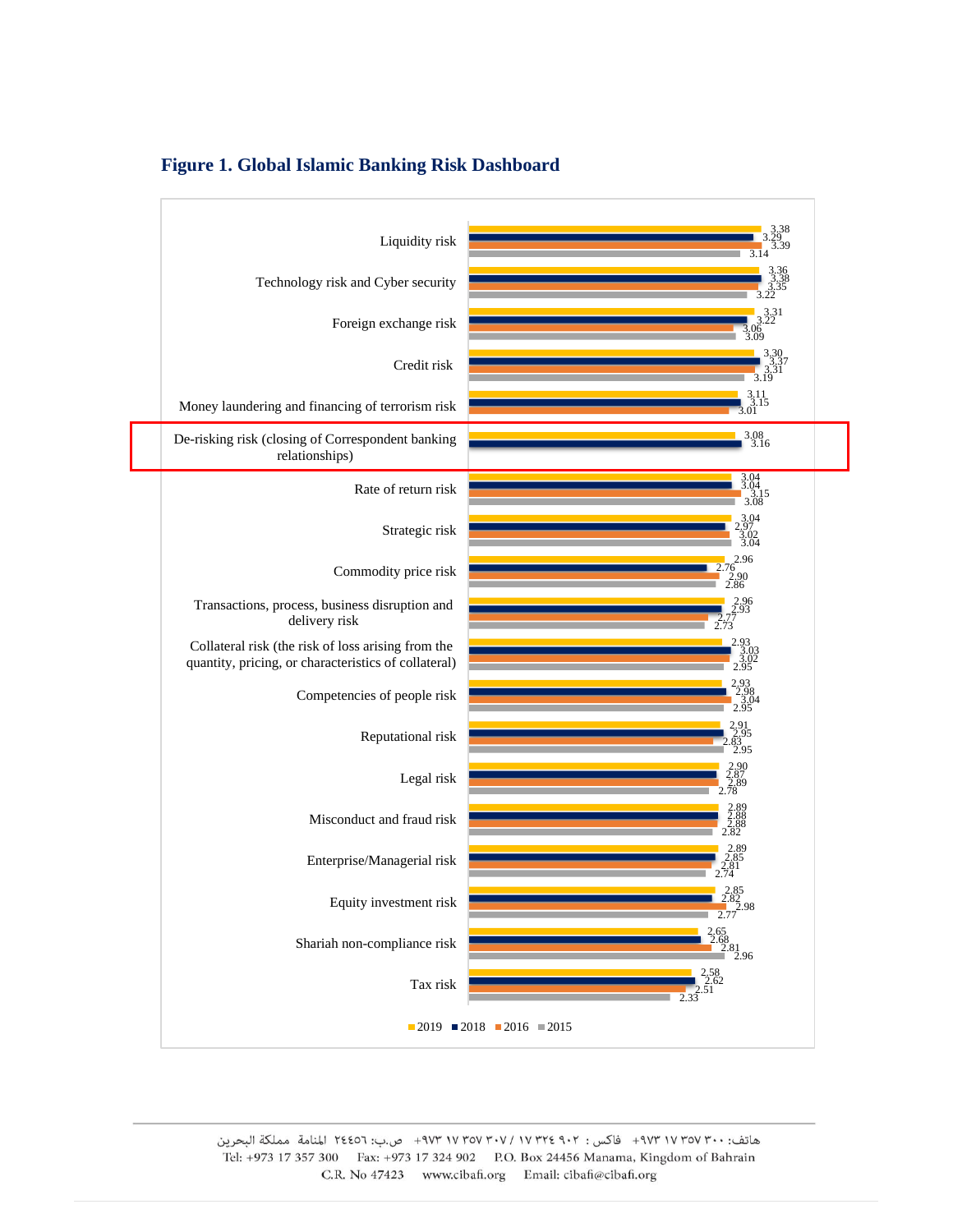This year we were also able to analyse the data by bank size, and to confirm that derisking is primarily a concern for smaller banks, i.e. those with up to USD 5 billion in assets. All the banks in North Africa fall into this category, and it seems likely that the small size of Islamic banks in that region is exacerbating what would in any event be a significant regional issue.

Last year, we asked Islamic banks to what extent the bank had experienced a decline in CBR as a result of 'de-risking' over the last five years. This year, to capture changes since the previous survey, we asked only about the extent to which they had experienced a decline over the last year. 27% reported some decline, and 16% a significant decline.



#### **Figure 2. Decline in CBR Due to De-Risking**

As last year, the areas where the most significant declines had occurred were North Africa and Sub-Saharan Africa. Some of the regional samples are relatively small, thus, data on this basis need to be treated with some caution.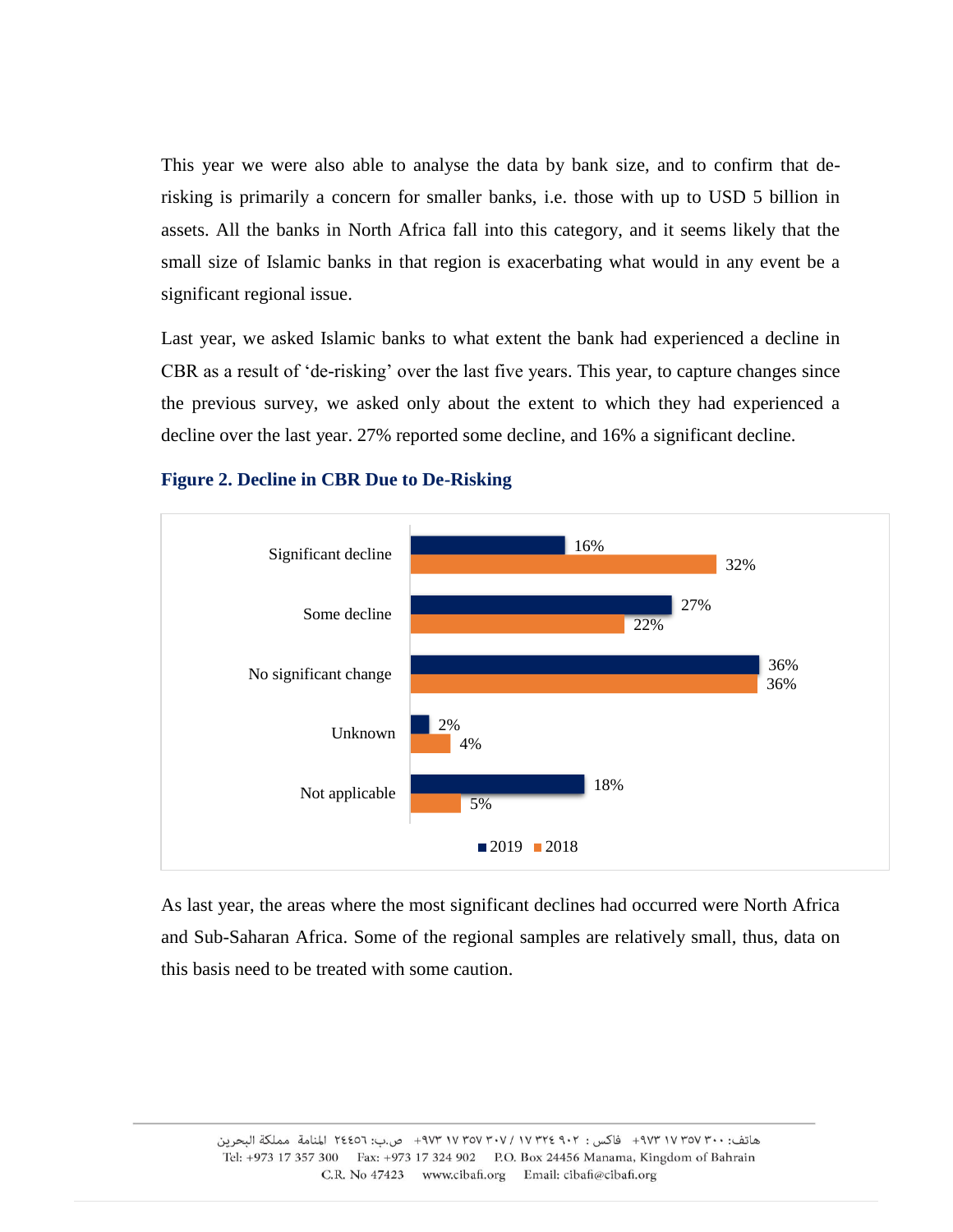

**Figure 3. Decline in CBR Due to De-Risking – Regional Breakdown (2019)**

Again as last year, the survey asked to what extent a given set of products and services had been affected within the institution as a result of the closing of correspondent banking relationships. A score of 1 indicated no effect at all' while a score of 5 indicated that the area of business had been 'significantly affected.'

The service most affected was international wire transfers, followed by trade letters of credit / documentary collections and foreign exchange services. All the scores have eased from last year, especially that for structured finance/foreign investments.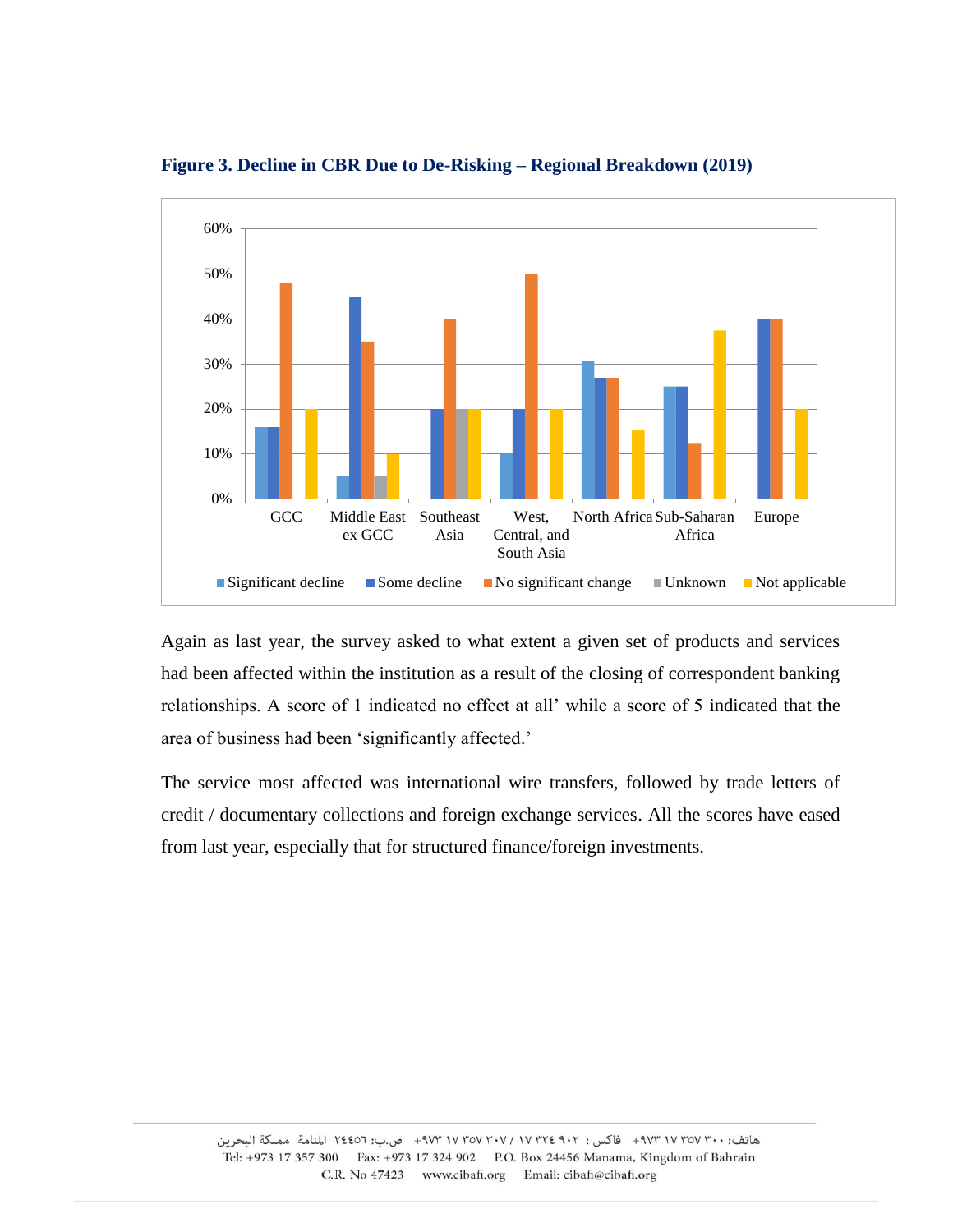

#### **Figure 4. De-risking Effects on Products and Services**

The regional picture is consistent with what one might expect from responses to the earlier questions, with North Africa returning the highest scores overall. There are, however, some local variations. For example, wire transfers stand out particularly strongly as an affected sector in the Middle East excluding the GCC.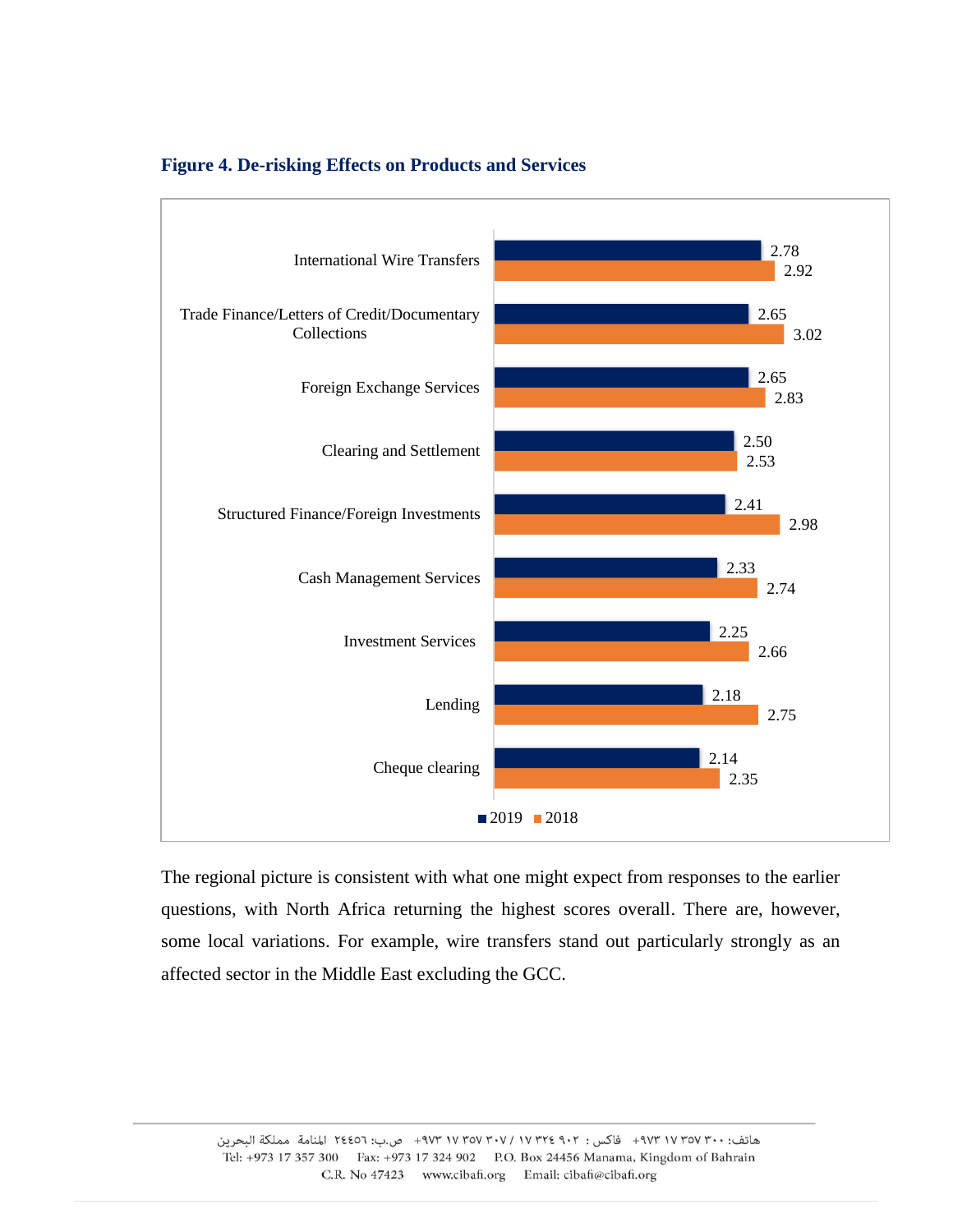

**Figure 5. De-risking Effects on Products and Services – Regional Breakdown (2019)**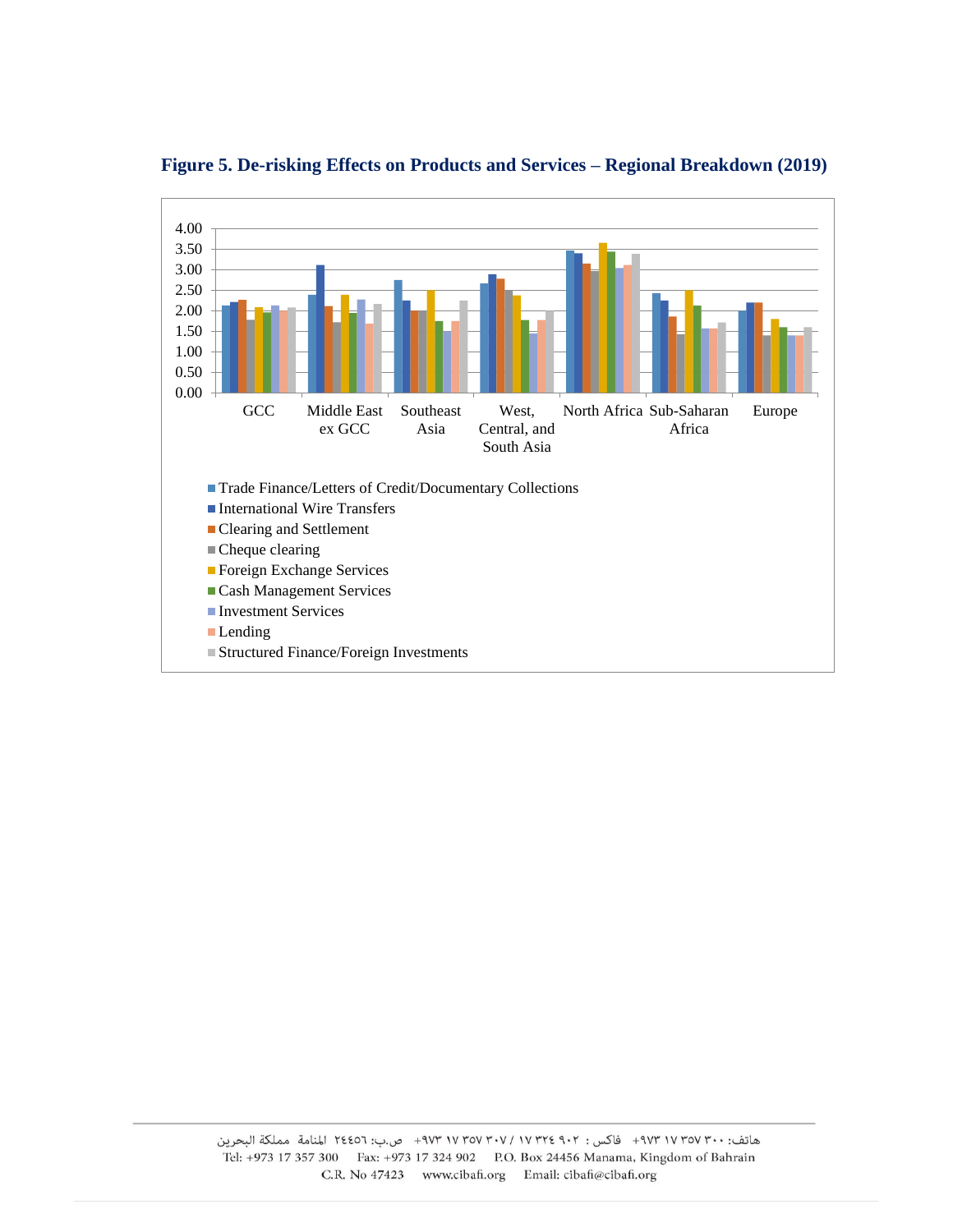The differences between large and small banks do reveal some new information.



## **Figure 6. De-risking Effects on Products and Services – Small Banks (2019)**

## **Figure 7. De-risking Effects on Products and Services – Large Banks (2019)**



هاتف: +٧٣ ٧٥٧ ٩٧٣ + فاكس : ٢٠٢ ٢٢٤ ٢٧٧ ٧٧٣٥٧ ٣٠٧ + ٩٧٣ ص.ب: ٢٤٤٥٦ المنامة مملكة البحرين Tel: +973 17 357 300 Fax: +973 17 324 902 P.O. Box 24456 Manama, Kingdom of Bahrain C.R. No 47423 www.cibafi.org Email: cibafi@cibafi.org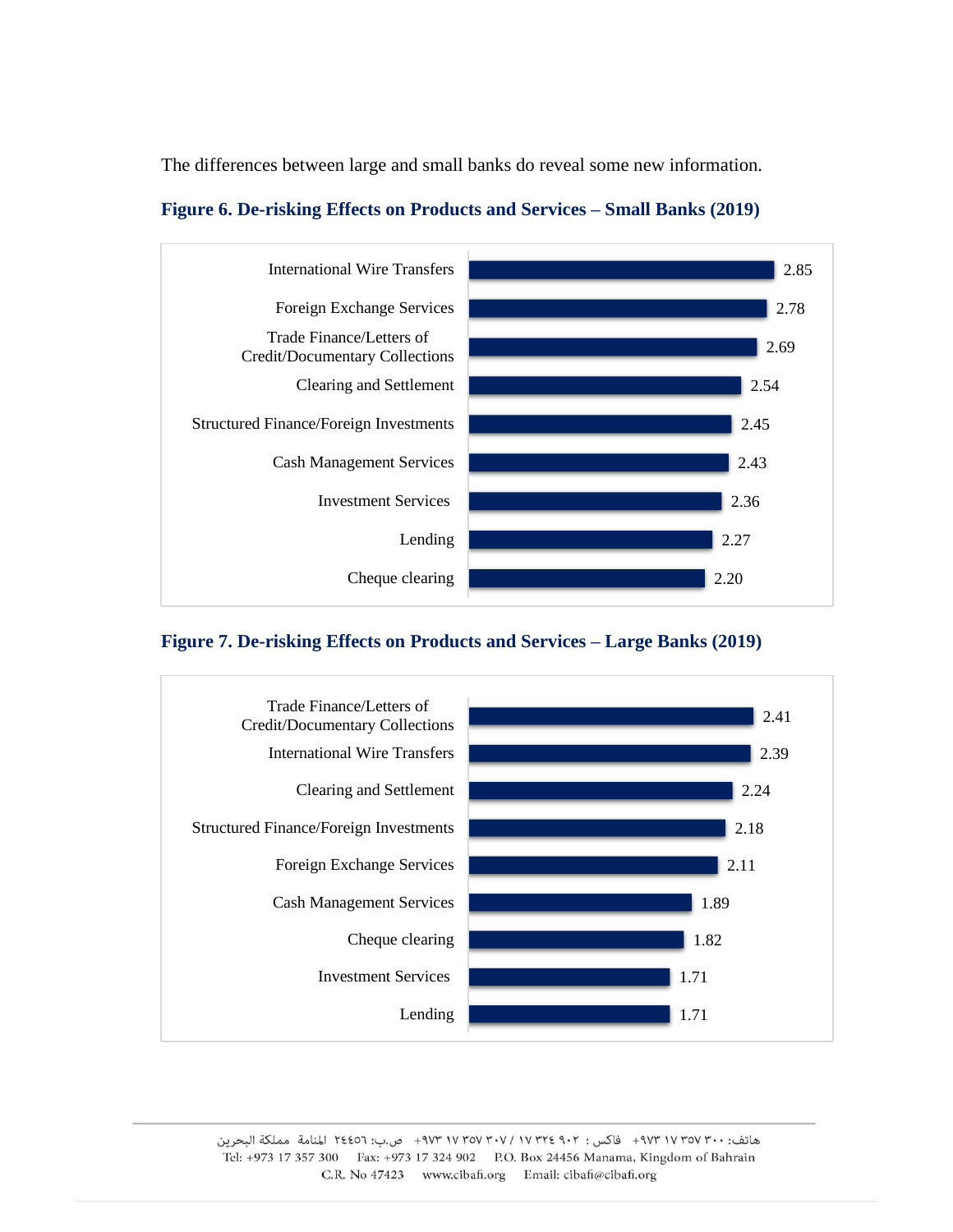As one might expect, small banks are hit more severely overall by de-risking, but also the impacts fall most severely on different products and services. This is particularly conspicuous in the case of foreign exchange services, which come second in the ranking for small banks, but only fifth for the larger ones.

Impacts at this level suggest that, for most banks, it will be possible to take strategic actions to mitigate risks, and some banks have commented on how they are doing this. Unsurprisingly, a number of the actions involve seeking new correspondent banking relationships, across a range of geographies. One bank, however, discussed its efforts to improve the AML/CFT environment to global standards, confirming the view that perceived weaknesses in that environment are a driver of de-risking. However, while banks can improve their own AML/CFT systems, they may of course suffer as a result of perceived weaknesses at national level, which in many cases will be beyond their power to address.

We should be happy to give you more detail of the survey results and comments, and to co-operate in any future work in which our participation might be helpful. Although its severity seems to be easing, the decline in correspondent banking remains an issue which could impact severely on some of our members, and CIBAFI therefore very much welcomes the priority which it continues to hold on the international agenda.

The General Council for Islamic Banks and Financial Institutions avails this opportunity to renew to the Financial Stability Board the assurance of its highest respect and consideration.

With highest regards and best wishes.

Yours sincerely,

**\_\_\_\_\_\_\_\_\_\_\_\_\_\_\_**

**Abdelilah Belatik** Secretary General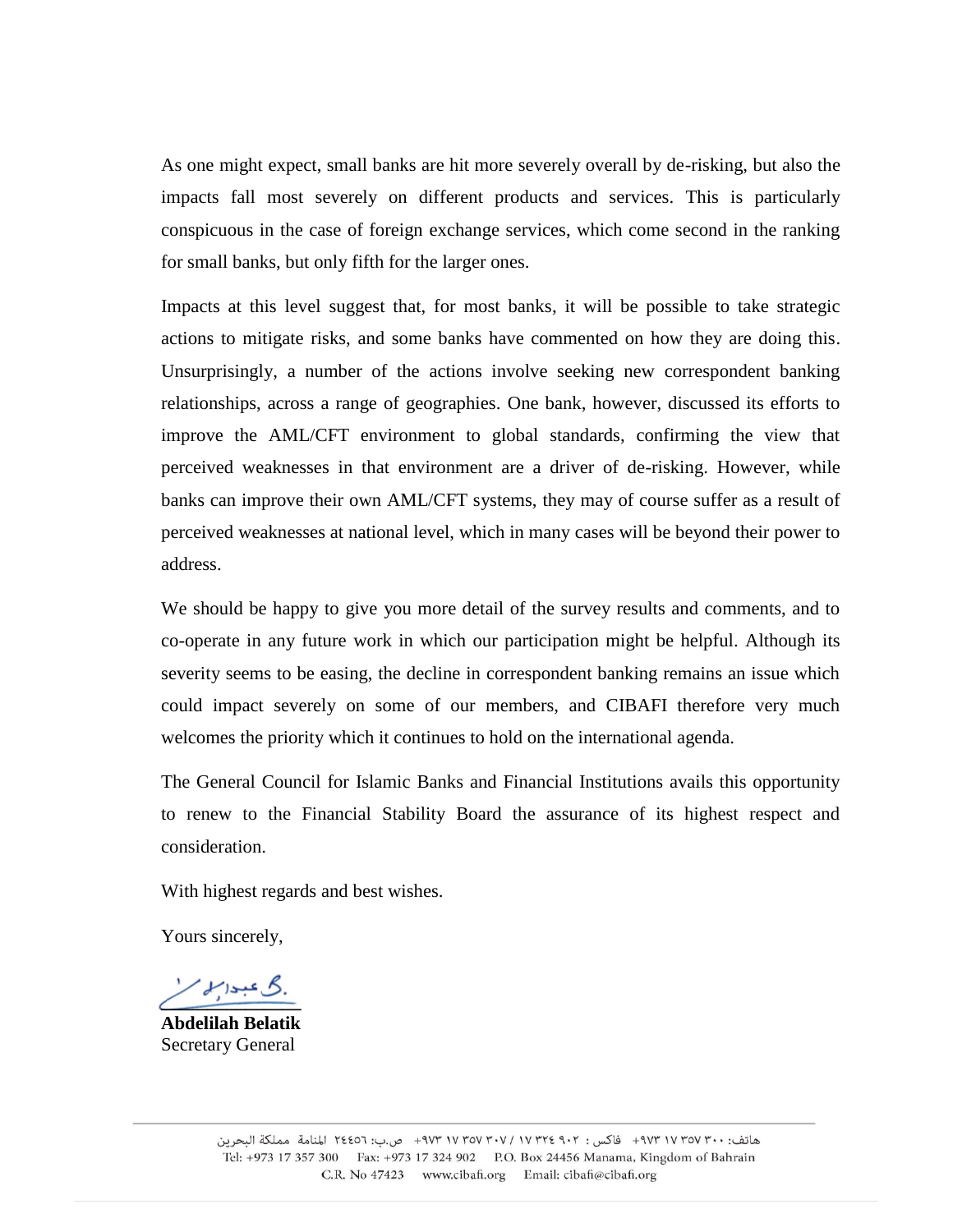CC to:

# **Morten Bech**

Head of Secretariat Committee for Payments and Market Infrastructures

## **William Coen**

Secretary General Basel Committee on Banking Supervision